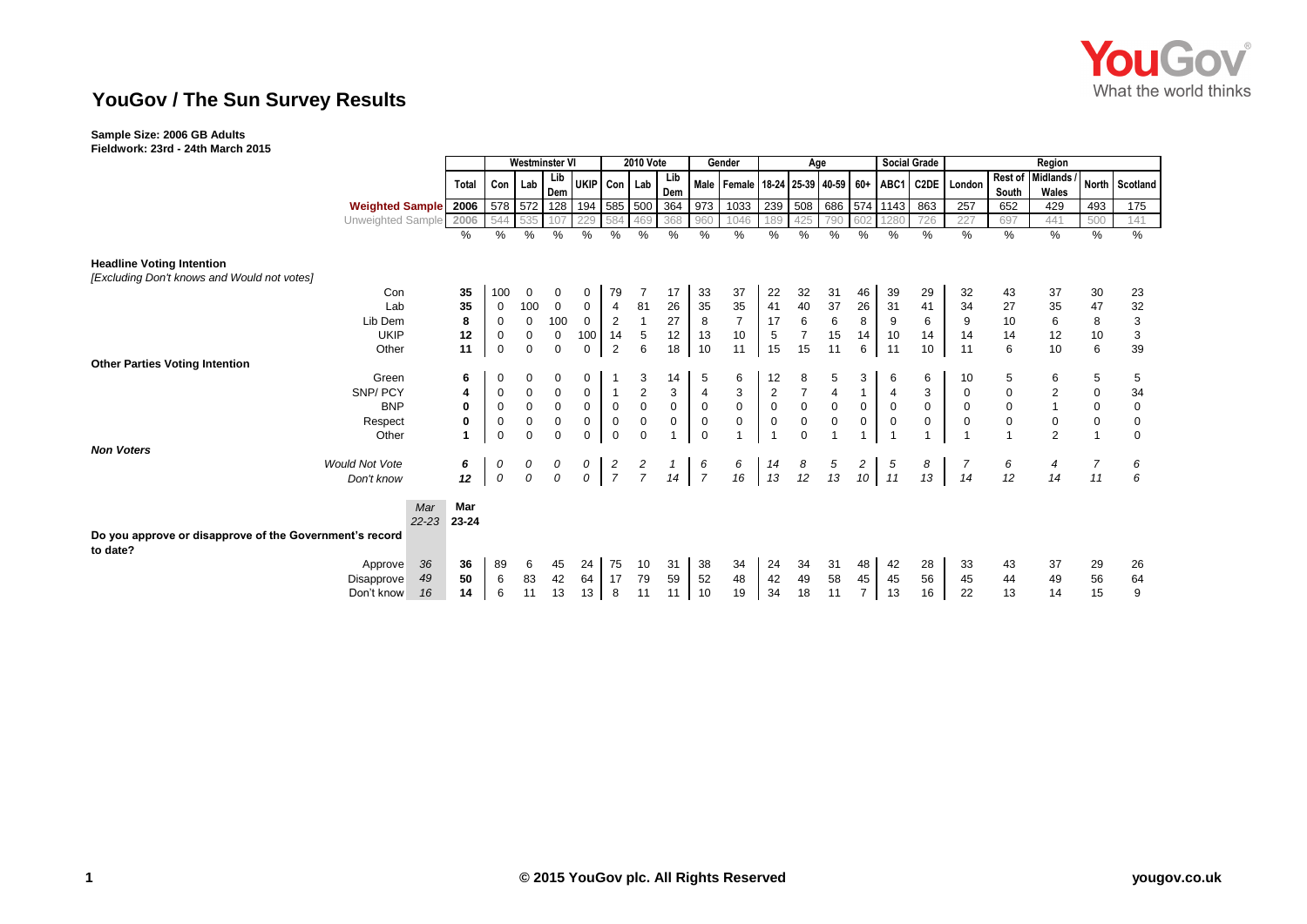

## **Sample Size: 2006 GB Adults Fieldwork: 23rd - 24th March 2015**

|                                                                                                                                            |                          |                         |                         | Westminster V    |                |                |                     | <b>2010 Vote</b> |                  |                           | Gender                  |                | Age                     |                |                |                 | <b>Social Grade</b> |                           |                | Region                    |                         |                                       |
|--------------------------------------------------------------------------------------------------------------------------------------------|--------------------------|-------------------------|-------------------------|------------------|----------------|----------------|---------------------|------------------|------------------|---------------------------|-------------------------|----------------|-------------------------|----------------|----------------|-----------------|---------------------|---------------------------|----------------|---------------------------|-------------------------|---------------------------------------|
|                                                                                                                                            |                          | Total                   | Con                     | Lab              | Lib<br>Dem     | <b>UKIP</b>    | Con                 | Lab              | Lib<br>Dem       | Male                      | Female                  | 18-24 25-39    |                         | 40-59          | $60+$          | ABC1            | C2DE                | London                    | South          | Rest of Midlands<br>Wales | North                   | Scotland                              |
| <b>Weighted Sample</b>                                                                                                                     |                          | 2006                    |                         | 578 572          | 128            |                | 194 585 500         |                  | 364              | 973                       | 1033                    | 239            | 508                     |                |                | 686 574 1143    | 863                 | 257                       | 652            | 429                       | 493                     | 175                                   |
| Unweighted Sample                                                                                                                          |                          | 2006                    |                         |                  |                |                |                     | 469              | 368              | 960                       | 1046                    | 89             | 425                     | 790            | 602            | 280             | 726                 | 227                       | 697            | 441                       | 500                     | 141                                   |
|                                                                                                                                            |                          | %                       | $\%$                    | $\frac{0}{0}$    | $\%$           | $\frac{0}{0}$  | $\frac{0}{0}$       | $\%$             | $\frac{0}{6}$    | %                         | %                       | %              | %                       | $\frac{0}{0}$  | $\frac{0}{0}$  | $\frac{0}{0}$   | $\frac{0}{0}$       | %                         | $\frac{0}{0}$  | $\frac{0}{2}$             | %                       | %                                     |
|                                                                                                                                            |                          |                         |                         |                  |                |                |                     |                  |                  |                           |                         |                |                         |                |                |                 |                     |                           |                |                           |                         |                                       |
|                                                                                                                                            | Mar<br>$9 - 10$          | Mar<br>23-24            |                         |                  |                |                |                     |                  |                  |                           |                         |                |                         |                |                |                 |                     |                           |                |                           |                         |                                       |
| Thinking about Prime Minister David Cameron, which of                                                                                      |                          |                         |                         |                  |                |                |                     |                  |                  |                           |                         |                |                         |                |                |                 |                     |                           |                |                           |                         |                                       |
| the following qualities do you think he has? Please tick all<br>that apply.                                                                |                          |                         |                         |                  |                |                |                     |                  |                  |                           |                         |                |                         |                |                |                 |                     |                           |                |                           |                         |                                       |
| Sticks to what he believes in                                                                                                              | 24                       | 28                      | 59                      | 13               | 34             | 17             | 52                  | 16               | 24               | 31                        | 26                      | 18             | 20                      | 26             | 42             | 31              | 25                  | 29                        | 31             | 31                        | 24                      | 27                                    |
| Decisive                                                                                                                                   | 19                       | 21                      | 49                      | $\boldsymbol{9}$ | 18             | 11             | 40                  | 8                | 17               | 24                        | 19                      | 25             | 20                      | $20\,$         | 24             | 25              | 17                  | 19                        | 24             | 25                        | 17                      | 22                                    |
| Strong                                                                                                                                     | 17                       | 19                      | 48                      | 9                | 8              | 6              | 39                  | 9                | 12               | 21                        | 18                      | 17             | 22                      | 18             | 20             | 22              | 16                  | 15                        | 23             | 23                        | 13                      | $20\,$                                |
| Good in a crisis                                                                                                                           | 15                       | 19                      | 48                      | $\,$ 5 $\,$      | 12             | 12             | 40                  | 5                | 11               | 21                        | 16                      | 20             | 16                      | 17             | 22             | 21              | 15                  | 18                        | 23             | 20                        | 13                      | 15                                    |
| A natural leader                                                                                                                           | 17                       | 19                      | 47                      | 6                | 10             | 13             | 40                  | $\sqrt{5}$       | 16               | 20                        | 18                      | 13             | 16                      | 18             | 25             | 22              | 16                  | 18                        | 21             | 23                        | 14                      | 17                                    |
| Charismatic                                                                                                                                | 17                       | 18                      | 36                      | 9                | 24             | 16             | 31                  | $\overline{7}$   | 19               | 19                        | 17                      | 17             | 18                      | 18             | 19             | 21              | 14                  | 21                        | 20             | 20                        | 13                      | 17                                    |
| Honest                                                                                                                                     | 11                       | 15                      | 42                      | $\sqrt{2}$       | 10             | 6              | 34                  | 3                | 10               | 16                        | 13                      | 9              | 10                      | 11             | 25             | 17              | 11                  | 15                        | 20             | 12                        | 11                      | 13                                    |
| In touch with the concerns of ordinary people                                                                                              | $\boldsymbol{6}$         | $\overline{\mathbf{r}}$ | 22                      | $\mathbf{1}$     | $\overline{4}$ | $\overline{4}$ | 17                  | $\mathbf{1}$     | 5                | 8                         | $6\phantom{1}$          | 5              | 5                       | $\overline{7}$ | 11             | $\overline{7}$  | $\overline{7}$      | $\overline{7}$            | 10             | $\overline{7}$            | $\overline{4}$          | $\mathbf 5$                           |
| None of these                                                                                                                              | 43                       | 43                      | $\overline{\mathbf{4}}$ | 69               | 31             | 58             | 15                  | 65               | 51               | 43                        | 43                      | 44             | 43                      | 48             | 37             | 39              | 49                  | 40                        | 39             | 42                        | 50                      | 47                                    |
| Don't know                                                                                                                                 | $\mathfrak g$            | $\overline{7}$          | 5                       | 3                | 5              | 3              | 6                   | $\overline{4}$   | 3                | 5                         | 9                       | 11             | 10                      | 6              | 3              | $6\phantom{1}6$ | 8                   | $\boldsymbol{9}$          | $\overline{7}$ | $\overline{7}$            | 8                       | $\overline{\mathbf{4}}$               |
| Thinking about Labour leader Ed Miliband, which of the<br>following qualities do you think he has? Please tick all                         |                          |                         |                         |                  |                |                |                     |                  |                  |                           |                         |                |                         |                |                |                 |                     |                           |                |                           |                         |                                       |
| that apply.                                                                                                                                |                          |                         |                         |                  |                |                |                     |                  |                  |                           |                         |                |                         |                |                |                 |                     |                           |                |                           |                         |                                       |
| In touch with the concerns of ordinary people                                                                                              | 20                       | 24                      | 8                       | 59               | 21             | 10             | $\,6$               | 50               | 23               | 26                        | 22                      | 33             | 20                      | 23             | 24             | 21              | 27                  | 20                        | 20             | 27                        | 27                      | 24                                    |
| Sticks to what he believes in                                                                                                              | 17                       | 19                      | 8                       | 46               | 19             | 5              | 8                   | 39               | 20               | 22                        | 17                      | 22             | 16                      | 20             | 20             | 18              | 21                  | 18                        | 15             | 21                        | 23                      | 24                                    |
| Honest                                                                                                                                     | 17                       | 18                      | 5                       | 45               | 19             | 8              | $\overline{4}$      | 38               | 21               | 21                        | 15                      | 20             | 14                      | 19             | 19             | 18              | 17                  | 18                        | 14             | 19                        | 22                      | $19$                                  |
| Decisive                                                                                                                                   | 6                        | 8                       | $\sqrt{2}$              | 21               | 4              | 3              | $\mathbf{3}$        | 17               | $\overline{7}$   | 8                         | $\boldsymbol{7}$        | 8              | 6                       | 8              | 9              | 6               | 10                  | 4                         | 5              | 10                        | 9                       | 16                                    |
| Strong                                                                                                                                     | 6                        | 6                       | $\mathbf{1}$            | 16               | $\mathbf 0$    | $\sqrt{2}$     | $\mathbf{1}$        | 12               | $\boldsymbol{7}$ | $\,6\,$                   | $\sqrt{5}$              | $\overline{7}$ | 5                       | 6              | 5              | 5               | $\boldsymbol{7}$    | 5                         | 4              | 6                         | 6                       | $11$                                  |
| Good in a crisis                                                                                                                           | $\overline{4}$           | 4                       | $\mathbf{1}$            | 11               | 3              | $\overline{2}$ | $\mathbf{1}$        | 8                | 5                | 5                         | 3                       | 6              | 3                       | 5              | 4              | 3               | 5                   | $\ensuremath{\mathsf{3}}$ | 3              | 5                         | $\overline{4}$          | $\boldsymbol{7}$                      |
| A natural leader                                                                                                                           | $\sqrt{3}$               | 4                       | $\mathbf{1}$            | 10               | $\mathbf{1}$   | 0              | $\mathsf{O}\xspace$ | 8                | 3                | $\ensuremath{\mathsf{3}}$ | $\overline{\mathbf{4}}$ | $\,$ 5 $\,$    | $\overline{\mathbf{c}}$ | 5              | 3              | $\sqrt{2}$      | $\sqrt{5}$          | $\mathbf 2$               | $\mathbf 2$    | $\,$ 5 $\,$               | $\,$ 5 $\,$             | $\begin{array}{c} 6 \\ 5 \end{array}$ |
| Charismatic                                                                                                                                | $\mathcal{S}$            | 4                       | $\mathbf 0$             | 9                | 6              | $\mathbf{1}$   | $\mathbf 0$         | 6                | 3                | $\overline{\mathbf{4}}$   | $\mathsf 3$             | 9              | $\overline{2}$          | $\overline{4}$ | 3              | $\overline{2}$  | 5                   | $\overline{2}$            | $\overline{2}$ | $\sqrt{5}$                | $\,$ 5 $\,$             |                                       |
| None of these                                                                                                                              | 54                       | 53                      | 78                      | 14               | 49             | 79             | 81                  | 25               | 52               | 53<br>$\overline{7}$      | 54                      | 38             | 51                      | 53             | 61             | 56              | 50                  | 51                        | 62             | 47                        | 48                      | 55                                    |
| Don't know                                                                                                                                 | 13                       | 10                      | 5                       | $\overline{7}$   | 12             | 5              | $\overline{4}$      | 8                | 9                |                           | 13                      | 17             | 13                      | 11             | 5              | 9               | 12                  | 14                        | $\overline{7}$ | 13                        | 11                      | 8                                     |
| Thinking about Liberal Democrat leader Nick Clegg, which<br>of the following qualities do you think he has? Please tick<br>all that apply. |                          |                         |                         |                  |                |                |                     |                  |                  |                           |                         |                |                         |                |                |                 |                     |                           |                |                           |                         |                                       |
| Honest                                                                                                                                     | 14                       | 13                      | 20                      | $\overline{7}$   | 42             | $\sqrt{5}$     | 17                  | 8                | 20               | 16                        | 9                       | 11             | 13                      | 11             | 15             | 16              | 8                   | 10                        | 17             | 14                        | 8                       | 11                                    |
| Charismatic                                                                                                                                | 10                       | 12                      | 16                      | 12               | 27             | 10             | 14                  | 9                | 19               | 14                        | 11                      | 14             | 14                      | 12             | 10             | 14              | 10                  | 12                        | 15             | 12                        | 8                       | 12                                    |
| In touch with the concerns of ordinary people                                                                                              | 12                       | 11                      | 15                      | $\overline{7}$   | 36             | 3              | 12                  | $\overline{7}$   | 18               | 10                        | 11                      | 10             | $\boldsymbol{9}$        | 10             | 13             | 12              | $\boldsymbol{9}$    | $\overline{7}$            | 11             | 12                        | 12                      | $\boldsymbol{9}$                      |
| Sticks to what he believes in                                                                                                              | $\boldsymbol{8}$         | 10                      | 14                      | 5                | 41             | 4              | 12                  | $\overline{7}$   | 17               | 12                        | $\overline{7}$          | 8              | 8                       | 9              | 13             | 12              | $\overline{7}$      | 9                         | 13             | 8                         | $\overline{7}$          | $10$                                  |
| Strong                                                                                                                                     | $\overline{\mathcal{A}}$ | 4                       | $\sqrt{5}$              | $\overline{2}$   | 16             | $\mathbf{1}$   | $\mathsf 3$         | 3                | 4                | $\sqrt{5}$                | $\overline{2}$          | 6              | 5                       | $\overline{2}$ | 3              | $\overline{4}$  | $\sqrt{2}$          | 5                         | 4              | 4                         | $\overline{2}$          | $\overline{\mathbf{c}}$               |
| Decisive                                                                                                                                   | $\overline{4}$           | 4                       | 6                       | $\overline{2}$   | 19             | $\overline{2}$ | $\overline{4}$      | 3                | 5                | 5                         | 3                       | 6              | 3                       | 3              | 5              | $\overline{4}$  | 3                   | 3                         | 4              | 5                         | $\mathbf{3}$            | $\boldsymbol{6}$                      |
| A natural leader                                                                                                                           | $\boldsymbol{4}$         | 4                       | 6                       | 3                | 11             | $\overline{2}$ | 5                   | $\mathbf{1}$     | $\overline{7}$   | 5                         | 3                       | 4              | 3                       | $\sqrt{5}$     | 3              | $\overline{4}$  | 3                   | 6                         | 3              | 5                         | $\overline{\mathbf{c}}$ | $\pmb{4}$                             |
| Good in a crisis                                                                                                                           | 3                        | 3                       | $\overline{4}$          | $\mathbf{1}$     | 20             | $\mathbf{1}$   | 3                   | $\mathbf{1}$     | 5                | $\overline{\mathbf{4}}$   | $\mathbf 2$             | $\overline{7}$ | $\overline{4}$          | $\overline{2}$ | 3              | $\overline{4}$  | 3                   | $\overline{4}$            | $\overline{4}$ | 4                         | 3                       | $\mathbf 0$                           |
| None of these                                                                                                                              | 57                       | 57                      | 48                      | 66               | 17             | 76             | 57                  | 66               | 49               | 58                        | 57                      | 43             | 54                      | 60             | 62             | 53              | 62                  | 52                        | 53             | 55                        | 66                      | 61                                    |
| Don't know                                                                                                                                 | 13                       | 12                      | 8                       | 9                | $\overline{7}$ | 6              | $\overline{7}$      | 10               | 8                | 8                         | 16                      | 23             | 15                      | 11             | $\overline{7}$ | 10              | 15                  | 18                        | q              | 15                        | 12                      | 10                                    |